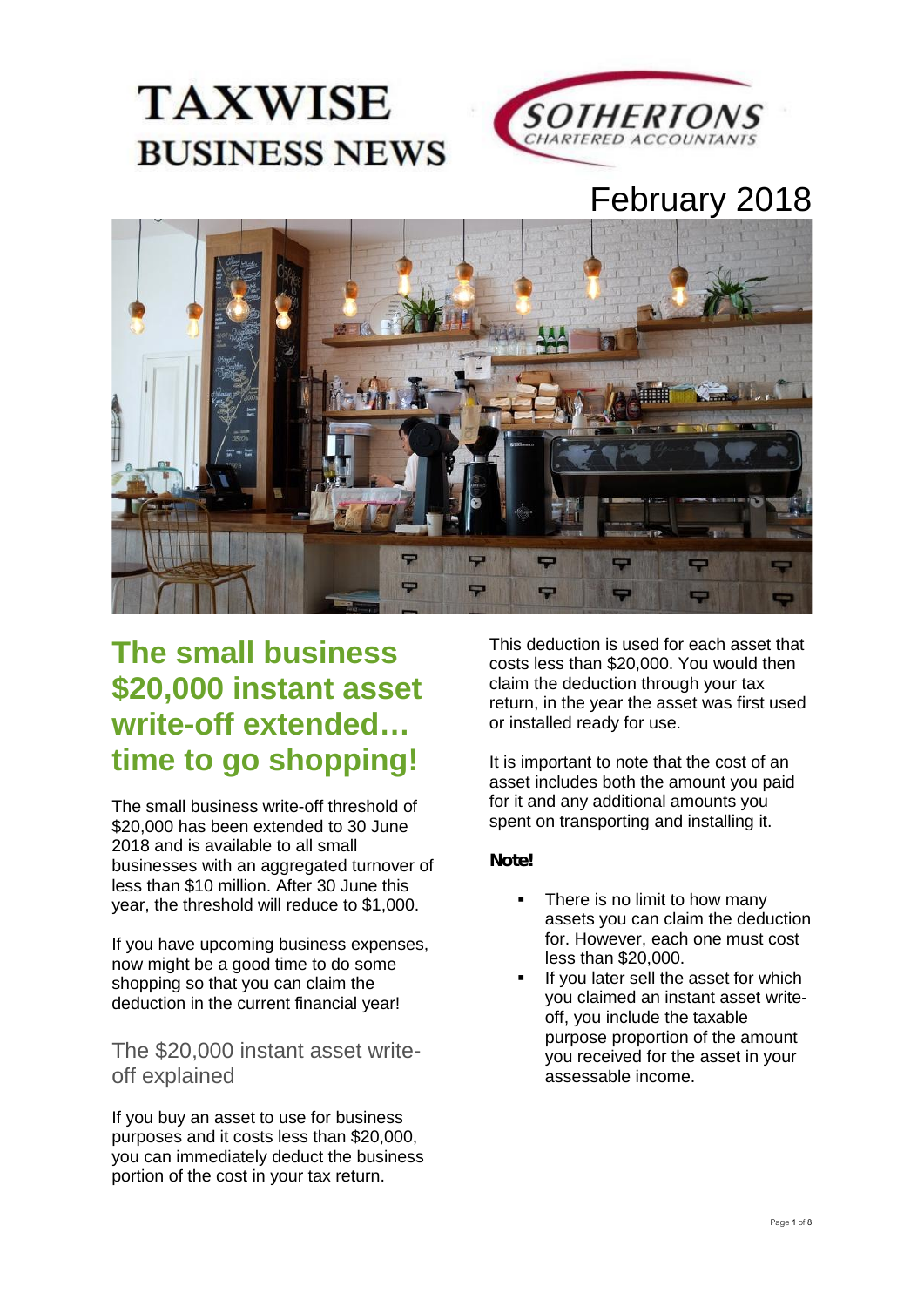What assets are included?

- Assets that cost less than \$20,000
- Assets that are used for business purposes
- $\blacksquare$  'Physical' assets e.g. computers, phones, vehicles, tools etc
- New or second-hand assets

**Tip!** You may be able to claim a deduction for business website costs using the simplified depreciation rules. Speak to us to find out more.

What assets are excluded?

- **Assets that cost more than** \$20,000
- Assets that are used for personal purposes
- Assets that are leased out (or expected to be leased out) for more than 50% of the time on a depreciating asset lease
- Assets you already allocated to a low-value pool
- $\blacksquare$  Horticultural plants e.g. grapevines
- Software allocated to a software development pool
- **Capital works**

**Tip!** Capital works used to produce income, including buildings and structural improvements, are written off over a longer period than other depreciating assets. Speak to us to find out more.

#### How this works

You buy a new computer for \$6,800 that you use 80% of the time for business purposes and 20% of the time for personal purposes.

You also buy a second-hand printer for \$700 which you use 100% of the time for business purposes.

For the computer, you would calculate your instant asset write-off as 80% (the business use proportion) of \$6,800, so you would claim \$5,440.

For the printer, you would claim the entire cost of \$700.

### Are you registered for GST?

The threshold amount of \$20,000 assumes that you are not registered for GST.

If you are registered for GST, you exclude the GST amount you paid on the asset when you calculate your depreciation amounts (and your instant asset write-off threshold is \$20,000 exclusive of any GST).

If you are not registered for GST, you include the GST amount you paid on the asset in your depreciation calculations (and your instant asset write-off threshold is \$20,000 inclusive of any GST).

*Tip!* For further information about GST impacts, speak to us.



## **Changes are coming to GST from 1 July 2018: is your business ready?**

From 1 July 2018, Australian GST will apply to sales of low value goods (AUD \$1,000 or less) that are imported by consumers into Australia.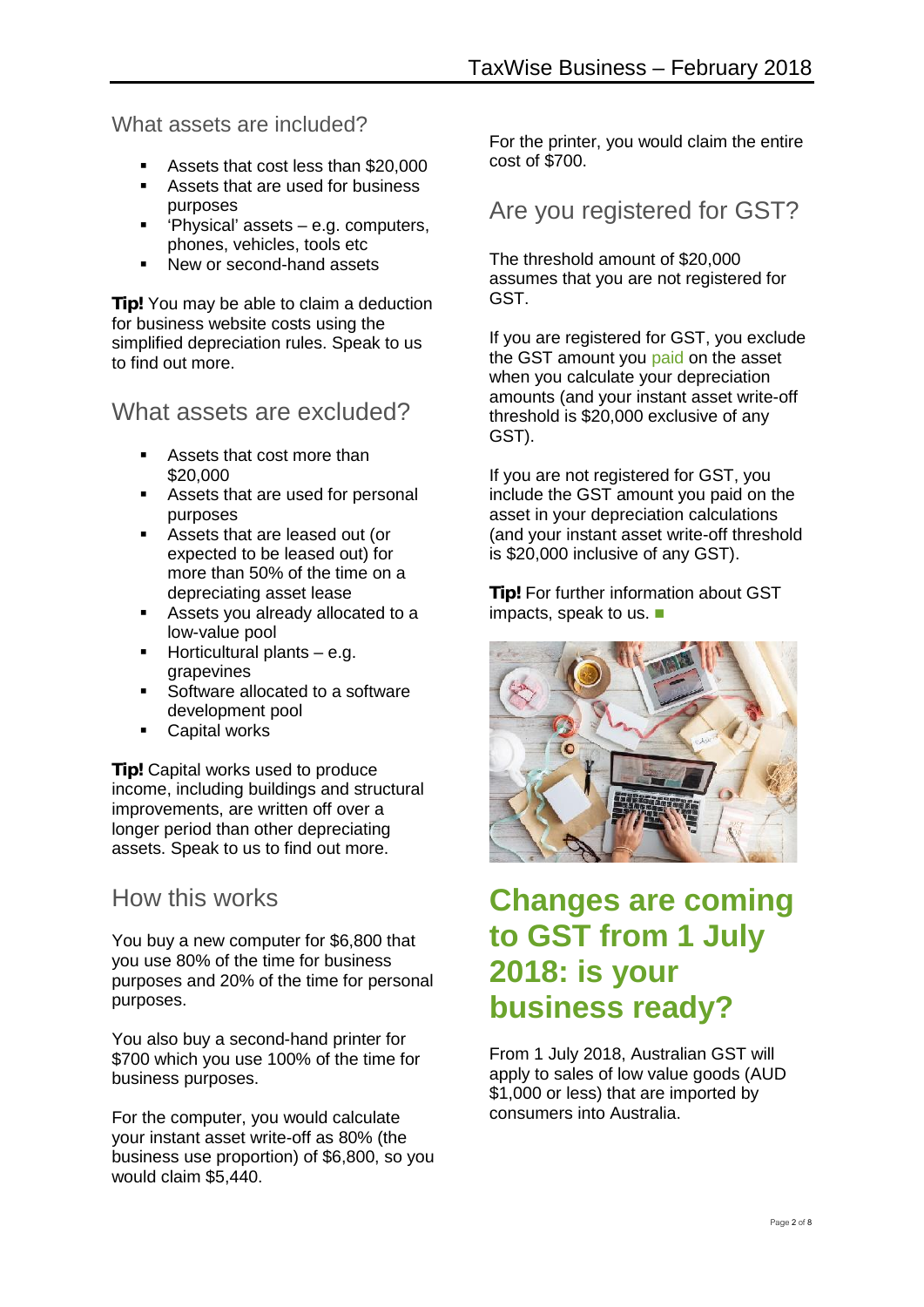Simply put, these GST changes mean that:

- all goods imported by Australian consumers, even those worth less than \$1,000, will be subject to 10% GST;
- overseas retailers who sell goods to Australian consumers and make more than AUD \$75,000 per year will be required to register and impose GST. Under the old GST laws, this only applied to retailers who were selling goods valued at over \$1,000.

The existing processes to collect GST on imports above \$1,000 at the border are unchanged.

#### *To do!*

If your business meets the \$75,000 registration turnover threshold, you will need to act now to review your business systems to ensure that you are compliant from 1 July this year. You will also need to:

- **EXECUTE:** ensure you are registered for GST
- charge GST to customers on low value imported goods
- **IDED** 100000 a return to the ATO.

### Why the GST reform?

The Government's intention is to ensure that Australian businesses, particularly small retailers, are not unfairly disadvantaged by the current GST exemption that applies to imports of low value goods. The new GST laws ensure that low value goods imported by consumers in Australia are treated in the same manner as goods that are sourced domestically.

#### Which businesses are affected?

**Suppliers of low value goods** 

- **Electronic distribution platforms** (EDPs) – online marketplaces that assist in the importation of goods into Australia will essentially be treated as a supplier under these new measures, and be required to register for, collect and remit GST.
- Re-deliverers re-deliverers are used by Australian consumers in cases where the overseas retailers do not deliver to Australia (e.g. offshore mailbox services). The re deliverer will charge GST on the goods and for their services in bringing the goods to you, if they are registered or required to be registered.

### Sales of low value imported goods to Australian GSTregistered businesses

GST only applies to sales of low value imported goods to consumers in Australia. Your customer is not a consumer if they are a GST-registered business who purchases the goods for use in their business in Australia.

If your business is the recipient of low value goods, you should notify suppliers of your GST registration to ensure you are not being charged GST twice.

#### *Tip!*

- Make sure you are not charged GST twice by providing a copy of your receipt that shows GST has already been paid if you were charged GST when you bought the goods; and the goods are low value goods.
- If you do not provide this receipt before GST is charged at the border, you will have to pay GST again and will need to seek a refund of GST from the supplier, by declaring or providing evidence that you paid GST when the goods were imported.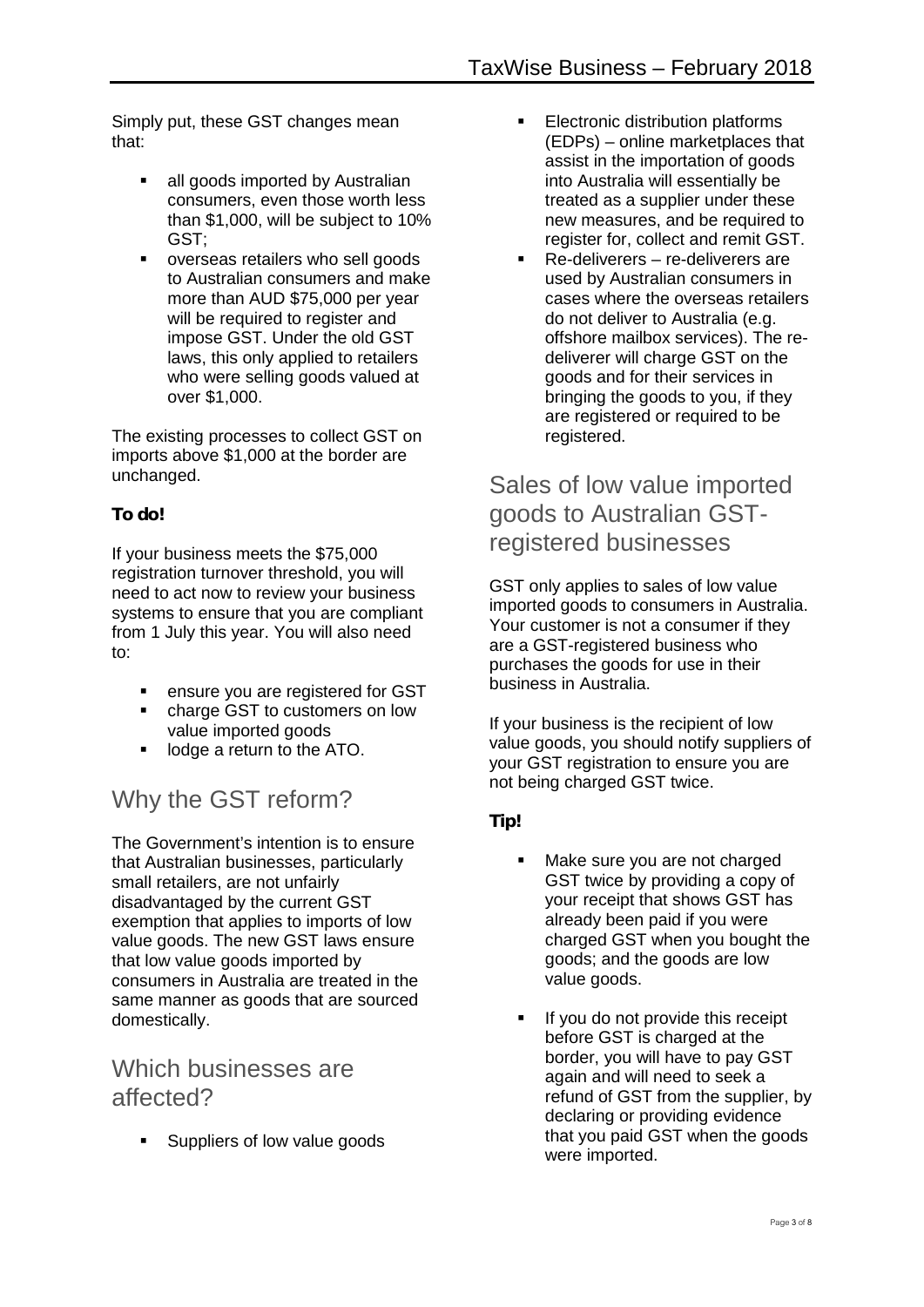*Note!* Your business systems will need to be able to determine whether the sales are made to consumers in Australia or to businesses that are registered for Australian GST.

**To do!** If you are affected by these changes, speak to us to discuss process strategies and options to manage the impact of these new obligations on your business.



## **How to make your GST reporting easier**

If you are a small business with a GST turnover of less than \$10 million, Simpler BAS is now your GST reporting method. This means you only need to report total sales, GST on sales and GST on purchases, which will save you time and money.

If you use accounting software, you can keep your original detailed GST classifications, or choose the Simpler BAS bookkeeping settings with reduced codes. It is completely optional and the choice is yours.

Paper BAS forms have not changed, just leave the sections blank where information is no longer needed.

*Note!* The ATO has developed a Simpler BAS GST bookkeeping guide. This helps with the classification of sales and purchases, and explains common and also misunderstood GST transactions. You can find the guide on the ATO small business newsroom website.



## **Did you know that some fresh foods are subject to GST?**

Some fresh foods, including salads, sushi and cooked pasta with sauce may be subject to GST.

### Are you a GST-registered food business?

If you operate a GST-registered food business, you will need to include GST where your food is:

- **for consumption on the premises** where it is sold (e.g. sold at a restaurant or cafe)
- hot food for consumption away from the premises where it is sold (e.g. a takeaway meal with a hot component)
- 'food marketed as a prepared meal' (which can include some salads).

'Food marketed as a prepared meal'

You need to weigh up a number of factors to work out if your food is 'food marketed as a prepared meal'. Ask these questions:

 Does the packaging and labelling indicate it is a prepared meal (e.g. referred to as lunch)?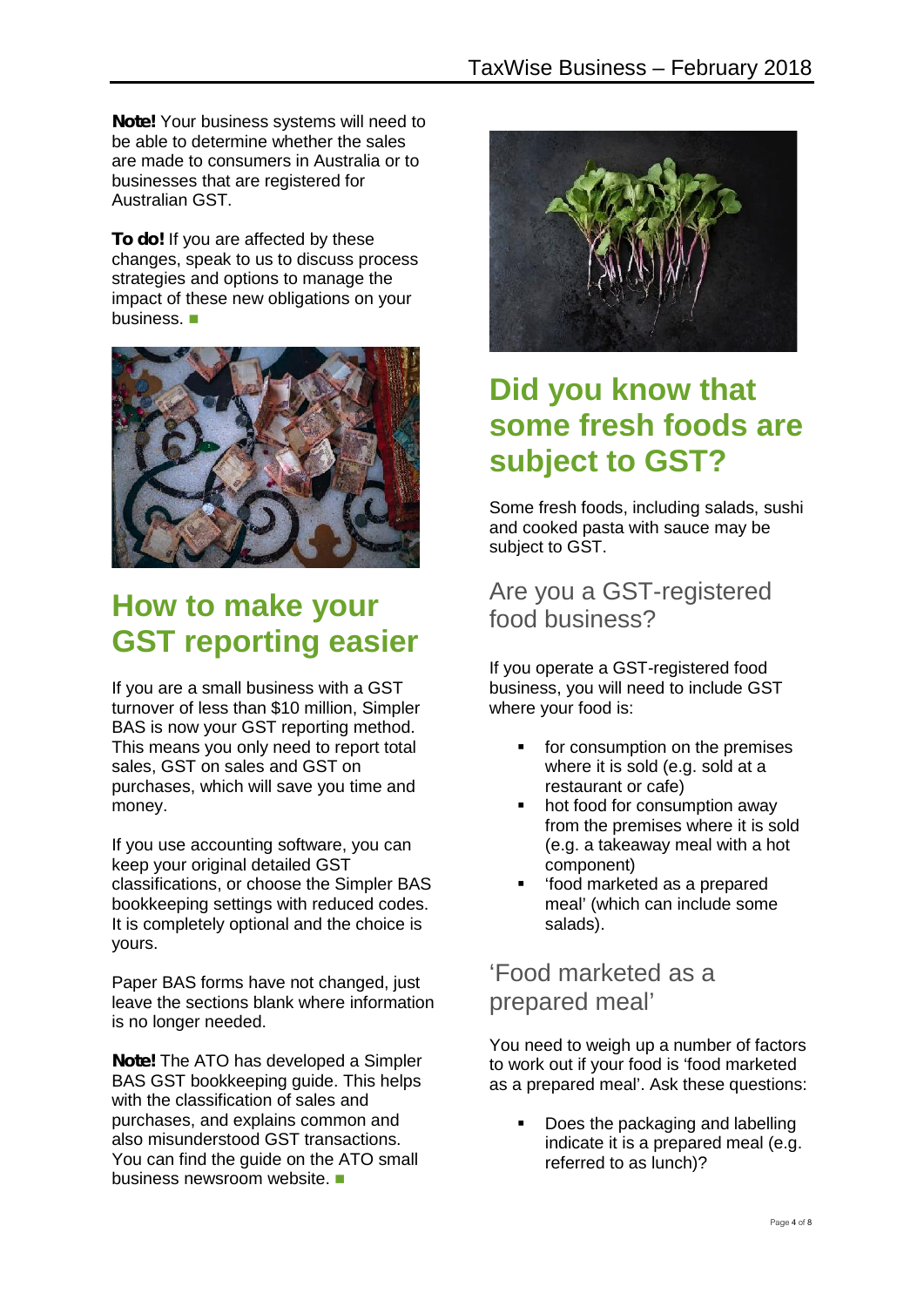- Does the menu or signage at the point of sale indicate the food is marketed as a prepared meal (e.g. 'lunch to go')?
- Does it include all of the necessary ingredients for a complete meal?
- Is it packaged for immediate consumption and cannot be resealed?
- Is it supplied with cutlery and a napkin?
- $\blacksquare$  Is it priced similar to other comparable prepared meals?
- Is it competing with other takeaway meals?

### 5 simplified accounting methods for food retailers

Five simplified accounting methods (SAMs) have been designed for food retailers who buy and sell a mixture of products, where some are taxable and some are GST-free.

You use a SAM to estimate your GST at the end of each tax period.

- 1. Business norms: Apply standard percentages to your sales and purchases. This is the simplest method but can only be used by specified business types.
- 2. Stock purchases: Apply the percentage of your GST-free purchases to your GST-free sales.
- 3. Snapshot: Take a snapshot of your trading and use this sample to estimate your GST-free sales and GST-free purchases.
- 4. Sales percentage: Work out what percentage of GST-free sales you made in a tax period and apply this to estimate your GST-free purchases.

5. Purchases snapshot: Take a snapshot of your purchases and use this sample to calculate your GST credits. Available to restaurants, cafés and caterers only.

*Tip!*

 To use a SAM, make sure you are registered for GST and your turnover is not more than \$2 million. You must also be a retailer who sells both taxable and GSTfree food at the same premises (or, for the purchases snapshot method, you buy both taxable and GST-free food).



## **Do you provide cars, holidays or club membership to your employees?**

Rewarding your employees beyond their usual salaries is a great way to show your appreciation for a job well done.

If you do provide your employees with benefits or lifestyle assets to use for their personal enjoyment, it is important to remember that these benefits and assets may have fringe benefit tax (FBT) implications for your business.

Ensure you are meeting your FBT obligations by keeping accurate records to determine any related income tax deductions you may be able to claim.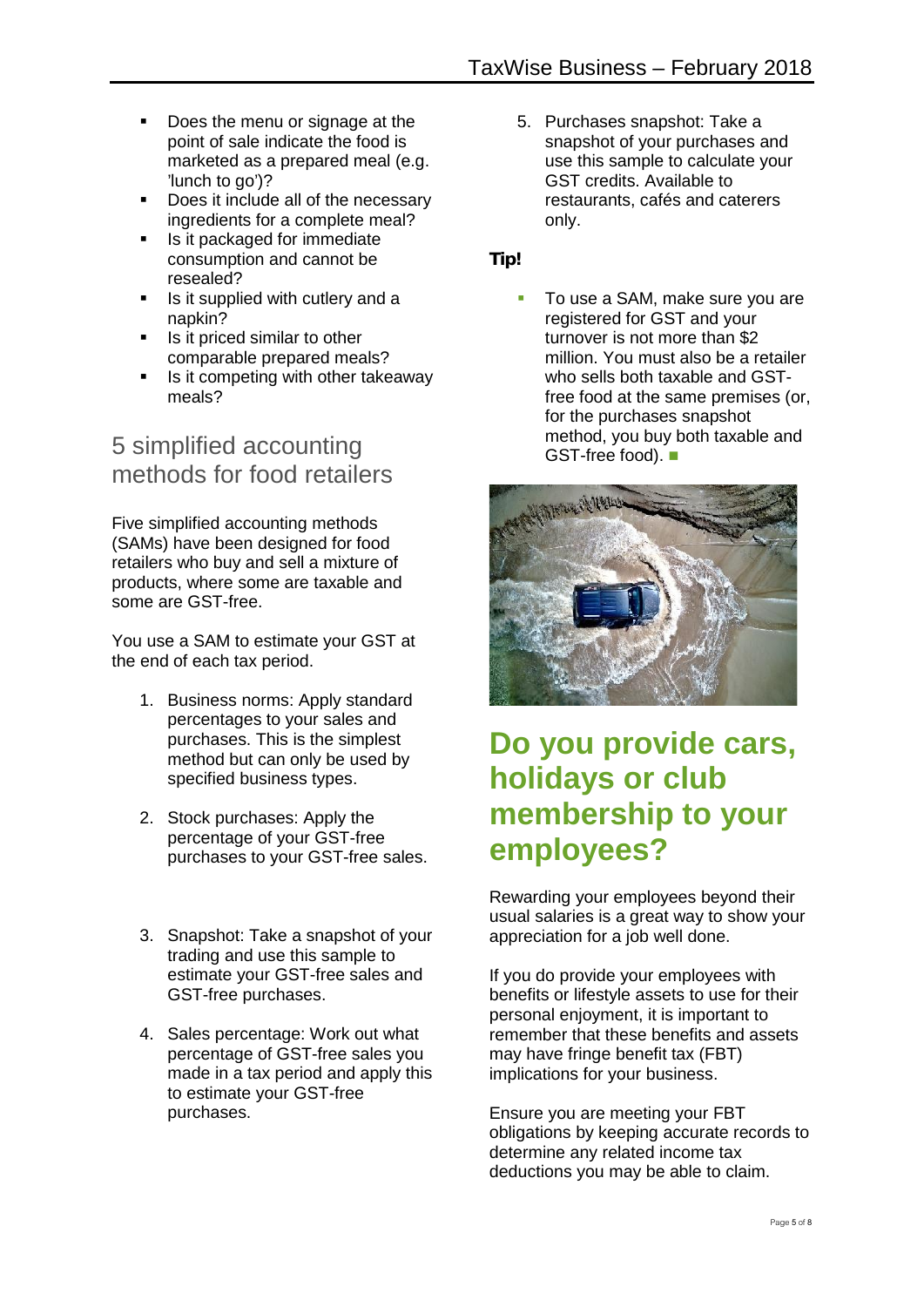*Note!* The FBT year runs from 1 April to 31 March.

### What is FBT?

- FBT is a tax employers pay on certain benefits they provide to their employees – including their employees' family or other associates.
- The benefit may be in addition to, or part of, their salary or wages package.
- **If you are a director of a company** or trust, benefits you receive may be subject to FBT.
- FBT is separate to income tax and is calculated on the taxable value of the fringe benefits provided.

### Types of fringe benefits

- Car fringe benefits
- Car parking fringe benefits
- **Entertainment and fringe benefits**
- **Expense payment fringe benefits**<br> **Expense payment is a local fringe benefits**
- Loan fringe benefits
- **Debt waiver fringe benefits**<br>Busing fringe benefits
- Housing fringe benefits
- **Board fringe benefits**
- **EXECUTE:** Living away from home allowance fringe benefits
- **Property fringe benefits (including** property, goods or shares)
- **Residual fringe benefits (benefits** not covered by the above categories)

#### Private use of exempt motor vehicles for FBT

If a car you own or lease is made available for the private use of your employee, you may be providing a car fringe benefit. There are some circumstances where use of the car may be exempt from FBT.

*Tip!* Speak to us regarding FBT carrelated exemptions where you make an eligible vehicle available to your employee for their minimal private use.



### **Superannuation: what employers need to know**

Superannuation is money you pay for your workers to provide for their retirement.

Generally, if you pay an employee \$450 or more before tax in a calendar month, you have to pay super on top of their wages. The minimum you must pay is called the super guarantee (SG).

The SG is 9.5% of an employee's ordinary time earnings.

*Note!* SG payments are due on 28 January 2018. Make sure you pay the SG on time to avoid paying the SG charge!

#### Employer super quick check

Here's how to run a quick check of your super obligations to make sure you have everything sorted.

- Check you are paying super to all eligible workers (some contractors may be entitled to super)
- Check you are paying the right amount
- Check you are paying on time
	- o It is tax deductible against your business income
	- o At a minimum, you can pay super quarterly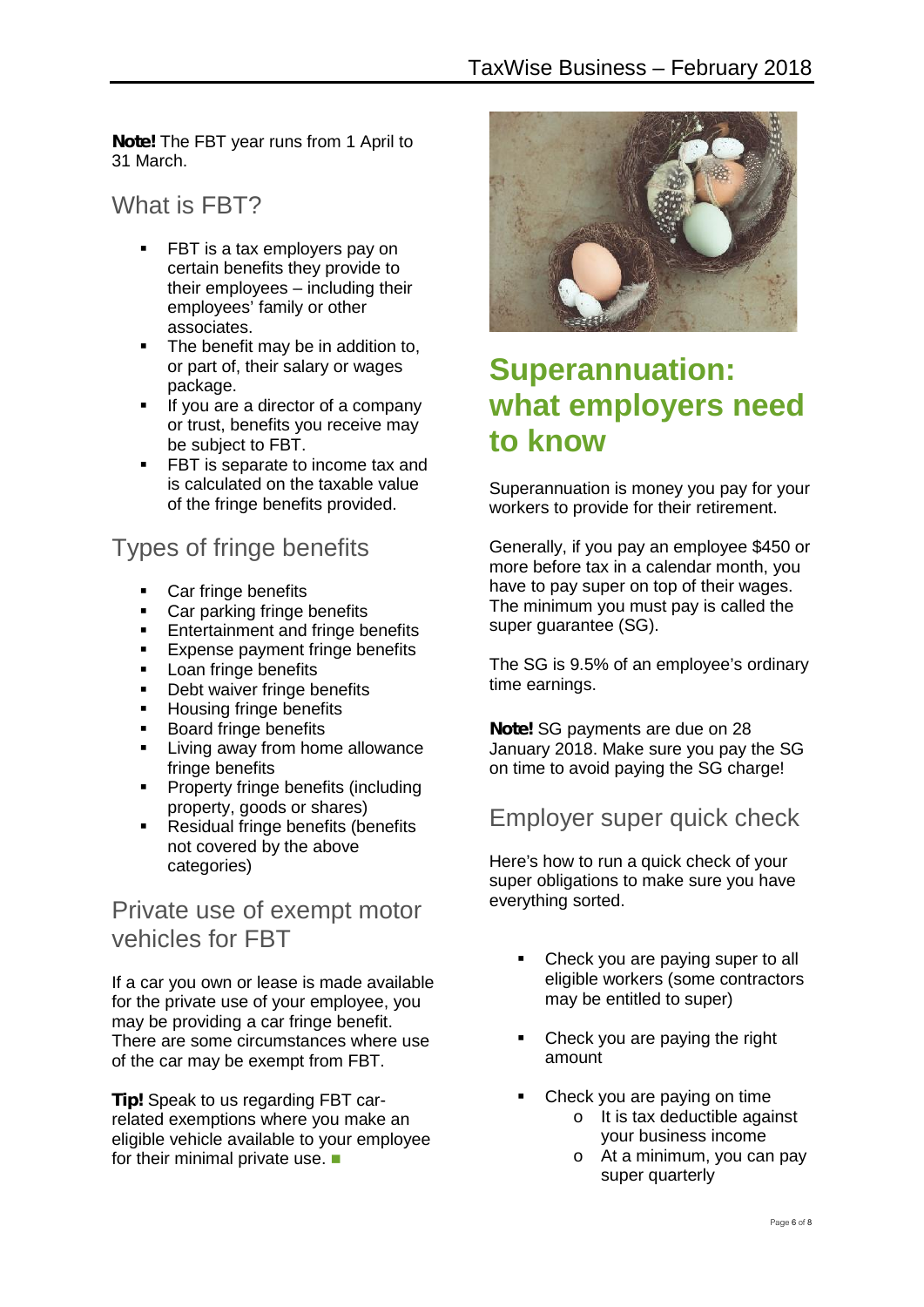- o If you fail to pay on time, you may need to pay a SG charge, which is not tax deductible
- Check you are paying to the right place (pay super into your worker's fund of choice or your default fund)
- Check you are paying the right way
	- o Pay the SuperStream way – send both the payment and data electronically in a standard format
	- o You may be able to use the free Small Business Super Clearing House to distribute payments to your employees' super funds
- Check you are keeping accurate records



## **Are you thinking of changing from sole trader to a company?**

As your business develops you may need to adapt to changing needs. One common change is moving from a sole trader to a company business structure.

### Company vs sole trader: what's the difference?

Understanding the key differences between these two structures is important as it can affect how you run your business. **Tip!** Speak to your us to discuss your options and tax obligations.

A list of did-you-knows…

- Do you know as a company director you may also have potential personal liabilities for the tax withheld on employee wages and super payments?
- Do you know that different tax rates apply for a sole trader compared to a company?
- Do you know that as a company director you need to lodge two income tax returns – your individual tax return and a company tax return?
- Do you know that you don't have to become a company to employ people – you can employ staff under either structure?
- Do you know that sole trader business structures have the fewest compliance costs and lowest volume of paperwork? Other structures, such as a company, have more paperwork and ongoing costs.
- Do you know that as a company director, even if you are not hands on (e.g. a silent director) and/or you later leave the company, you are still responsible and liable for the period you were a director?
- As a company director, do you know what your obligations are to the company, its members (owners) and any creditors?
- Do you know that a company must have at least one person who is over the age of 18 and resides in Australia to act as a director?
- Do you know your legal obligations and the difference between being a company director and a company member?
- If you are running a company, do you know what to do if things go wrong, such as getting into financial difficulties?